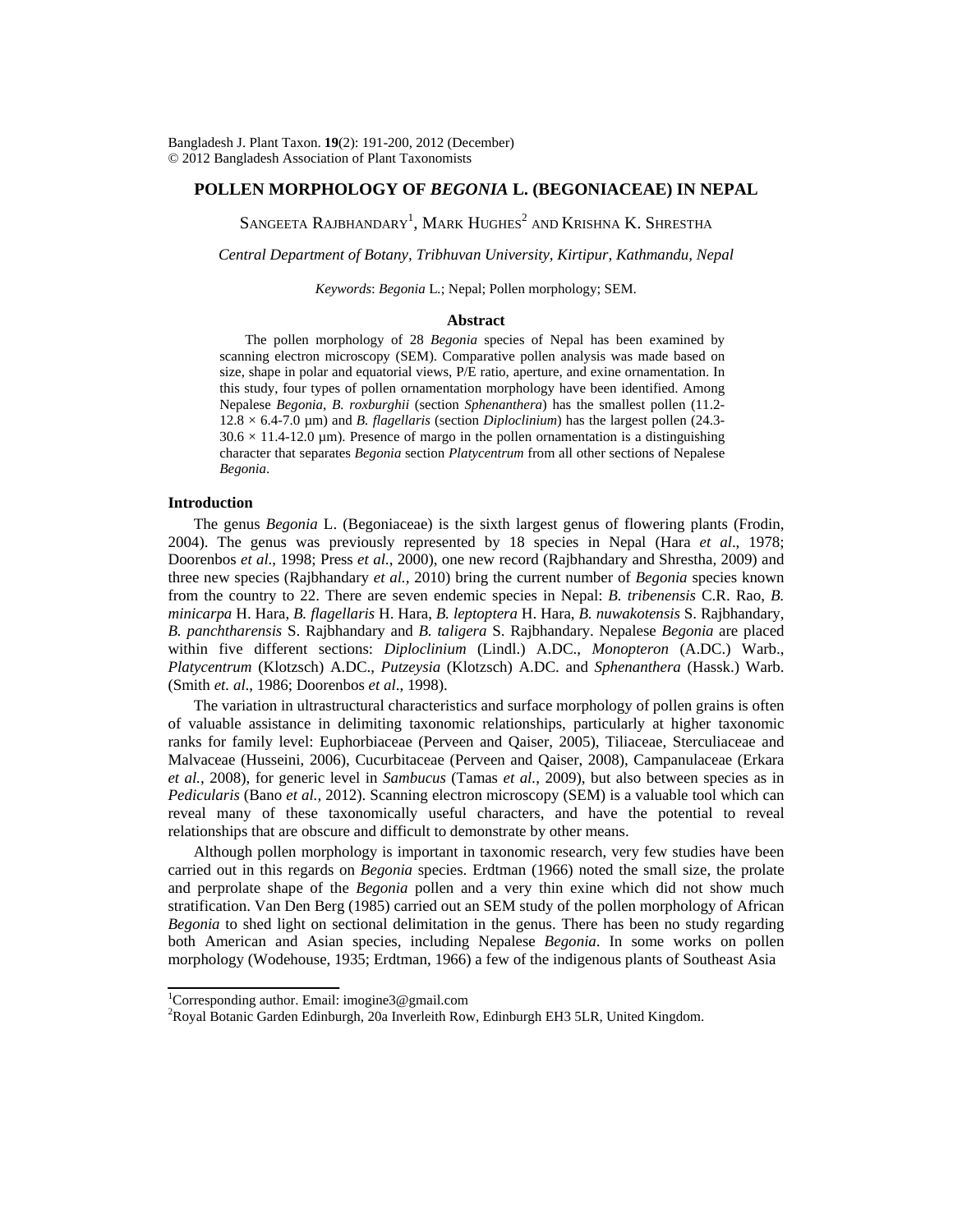have been described, but none from mainland Asia or Nepal. Recognition of pollen types may lead to a better understanding of the relationships of the taxa within the genus (Van Den Berg, 1984). The objective of this paper is to provide a detailed account of the pollen morphology of Nepalese *Begonia* as highlighted through SEM.

## **Materials and Methods**

 Pollen of 28 *Begonia* species in Nepal belonging to four sections, namely *Diploclinium*, *Monopteron*, *Platycentrum* and *Sphenanthera* were examined from the herbarium specimens collected in Nepal and deposited in TUCH, KATH, E, and K herbaria. Due to lack of male flowers on specimens of *Begonia gemmipara* (section *Putzeysia*), the pollen morphology of this species could not be studied. Morphological variation in pollen includes the size, P/E ratio, aperture and ornamentation (Table 1).

 Pollen data obtained in this study are based on observations using SEM. Pollen grains were mounted on Agar Scientific adhesive carbon tabs 12 mm in size placed on Aluminium stubs. The pollen on the stubs was then sputter-coated with 250 nm platinum particles using an Emitech K575X sputter coater at one runs of 2 min. The prepared specimens were examined in a LEO Supra 55VP Scanning Electron Microscope at a voltage of 5kV and a working distance 6 mm. The SEM images were captured at a resolution of  $2048 \times 1536$  pixel and saved in TIF format. The SEM was carried out at the Royal Botanic Garden Edinburgh, UK.

#### **Results and Discussion**

 The pollen grains in *Begonia* are single, isopolar and 3-zono-colporate (Fig. 1a-b). The shape ranges from prolate to perprolate and the polar axis measures from 11.2-28.9 µm and the equatorial diameter from 1.7-3.1 µm. The outline of *Begonia* pollen is mostly somewhat elliptic. The long sides though usually convex, can be straight or even concave, the poles can be rounded or somewhat pointed. The outline in the polar view can be either circular (*B. flagellaris* Fig. 2 A-B; *B. minicarpa* Fig 4. M-N; *B. flaviflora* Fig. 5 C-D) or triangular with interaxillary apertures in majority of species. The ecto-apertures are very long and closed by a granular colpus membrane. The striate ornamentation continues up to the margin of the colpus and in some species a margo of deviating not-striate ornamentation is present along the colpus.

The pollen of *B. anisanthera ined., B. manangiensis ined., B. cathcartii, B. flaviflora and B. roxburghii* are prolate while rest of the taxa studied have perprolate pollen (Table 1). Among Nepalese *Begonia*, *B. roxburghii* (section *Sphenanthera*) has the smallest pollen (11.2-12.8 × 6.4- 7.0  $\mu$ m) and *B. flagellaris* (section *Diploclinium*) has the largest pollen (24.3-30.6  $\times$  11.4-12.0 µm). The shape and type of aperture in the pollen grains in the *Begonia* species studied proved to be of little systematic significance, as most of the species have perprolate pollen with only a few species having prolate pollen. Even so, within the taxa and even within the samples a certain amount of variability is still encountered, especially in size, shape, and apertures.

 The nature of surface ornamentation is the most important feature which is of systematic significance. The sculpture on the surface of the grains is formed by a pattern of exine elements separated by spaces. The exine elements are called muri. The striate pattern shown by *Begonia* pollen can be defined as a regular pattern of approximately parallel muri. More in particular in striate grains or the ridges of exineous material, is termed as lirae and the grooves in-between the ridges as striate (Van Den Berg, 1984). Depending on the width of the lirae and striae, the striate pattern can be designated as finely or coarsely striate. A number of minute perforations are present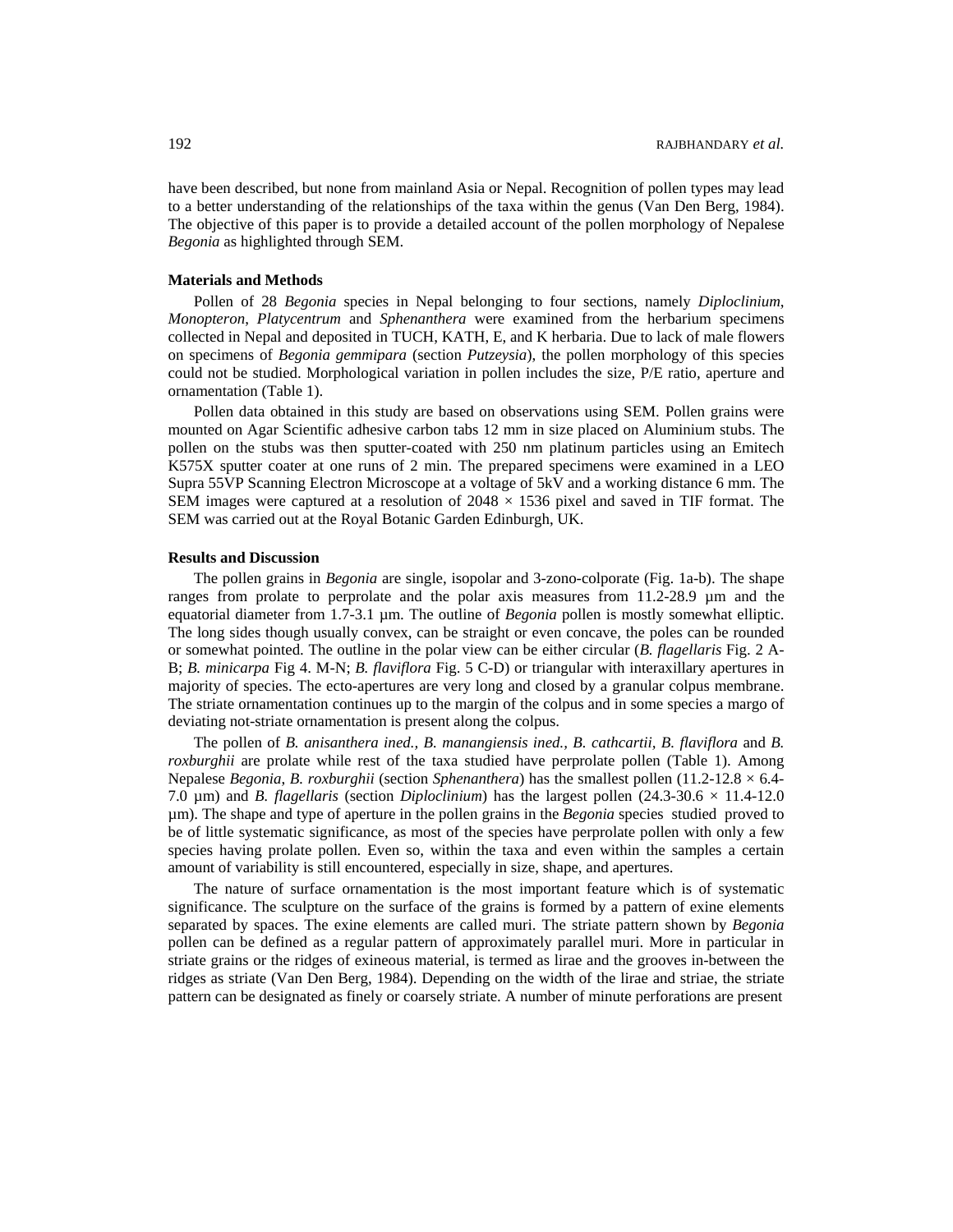| Sl.                         | Species                                                  |               | Pollen size $(\mu m)$       | P/E Ratio   | Aperture   | Ornamentation                                     |  |  |  |  |
|-----------------------------|----------------------------------------------------------|---------------|-----------------------------|-------------|------------|---------------------------------------------------|--|--|--|--|
| No                          |                                                          | $P(\mu m)$    | $E(\mu m)$                  |             |            |                                                   |  |  |  |  |
| <b>Section Diploclinium</b> |                                                          |               |                             |             |            |                                                   |  |  |  |  |
| 1.                          | B. anisanthera S.<br>Rajbhandary ined.                   | 13.6-13.8     | $7.2 - 7.4$                 | $1.8 - 1.9$ | prolate    | coarsely striate                                  |  |  |  |  |
| 2.                          | B. bryophila S.<br>Rajbhandary ined.                     | 21.6-22.8     | $9.3 - 10$                  | $2.3 - 2.5$ | perprolate | coarsely striate                                  |  |  |  |  |
| 3.                          | B. dioica Buch.-Ham ex<br>D. Don                         | 24.2-26.2     | 9.4                         | $2.6 - 2.8$ | perprolate | fine faint striate<br>ornamentation with<br>pores |  |  |  |  |
| 4.                          | B. dolichoptera S.<br>Rajbhandary ined.                  | 23.8-24.8     | $10.2 - 10.4$               | $2.3 - 2.4$ | perprolate | fine faint striate<br>ornamentation with<br>pores |  |  |  |  |
| 5.                          | B. flagellaris H. Hara                                   | 24.3-30.6     | 11.4-12                     | $2.0 - 2.6$ | perprolate | coarsely striate                                  |  |  |  |  |
| 6.                          | B. josephii A. DC.                                       | 24.8          | 9.8                         | 2.5         | perprolate | fine faint striate<br>ornamentation with<br>pores |  |  |  |  |
| 7.                          | B. leptoptera H. Hara                                    | 26.0          | 8.6-9.4                     | $2.7 - 3.0$ | perprolate | fine faint striate<br>ornamentation with<br>pores |  |  |  |  |
| 8.                          | B. manangiensis S.<br>Rajbhandary ined.                  | 19.6-20.8     | $9.4 - 10.4$                | 2.1         | prolate    | coarsely striate                                  |  |  |  |  |
| 9.                          | B. minicarpa H. Hara                                     | 17.4-18.2     | $7.6 - 8.0$                 | $2.2 - 2.3$ | perprolate | fine faint striate<br>ornamentation with<br>pores |  |  |  |  |
| 10                          | B. oedotheca S.<br>Rajbhandary & K.K.<br>Shrestha ined.  | 22.0-23.0     | 11.0                        | $2.0 - 2.1$ | perprolate | coarsely striate                                  |  |  |  |  |
| 11.                         | B. ovatifolia A. DC.                                     | 18.4          | $6.8 - 7.2$                 | $2.5 - 2.7$ | perprolate | fine striate                                      |  |  |  |  |
| 12.                         | B. picta Sm.                                             | 22.0-23.2     | 7.4                         | $2.9 - 3.1$ | perprolate | fine faint striate<br>ornamentation with<br>pores |  |  |  |  |
| 13.                         | B. rubella Buch.-Ham. ex<br>D. Don                       | 17.6-21.6     | 7.4-8.6                     | $2.3 - 2.5$ | perprolate | fine striate                                      |  |  |  |  |
| 14.                         | B. sinwaensis S.<br>Rajbhandary ined.                    | 20.8-21.9     | $8.2 - 8.8$                 | $2.4 - 2.7$ | perprolate | coarsely striate                                  |  |  |  |  |
| 15.                         | B. staintonii S.<br>Rajbhandary & K.K.<br>Shrestha ined. | $25 - 26$     | 11.0                        | $2.3 - 2.4$ | perprolate | fine faint striate<br>ornamentation with<br>pores |  |  |  |  |
| 16.                         | B. tribenensis C.R. Roa                                  | 19.6-21.4     | $7.5 - 8.9$                 | $2.4 - 2.6$ | perprolate | fine striate                                      |  |  |  |  |
|                             |                                                          |               | <b>Section Platycentrum</b> |             |            |                                                   |  |  |  |  |
| 17.                         | B. annulata K. Koch.                                     | $19.4 - 23.0$ | $8.6 - 9.75$                | $2.2 - 2.3$ | perprolate | fine striate with<br>margo                        |  |  |  |  |
| 18.                         | B. cathcartii Hook. f. &<br>Thomson                      | 17.4-17.6     | 9.2                         | $1.8 - 1.9$ | prolate    | coarsely striate<br>with margo                    |  |  |  |  |
| 19.                         | B. flaviflora H. Hara                                    | 14.4-19.5     | 8.4-10.0                    | $1.7 - 1.9$ | prolate    | coarsely striate<br>with margo                    |  |  |  |  |
| 20.                         | B. hatacoa Buch.-Ham.<br>ex D. Don                       | 16.0-18.6     | 8.0                         | $2.0 - 2.3$ | perprolate | fine striate with<br>margo                        |  |  |  |  |

# **Table 1. Comparison in pollen size, aperture and ornamentation of 28** *Begonia* **taxa in Nepal.**

(Table contd.)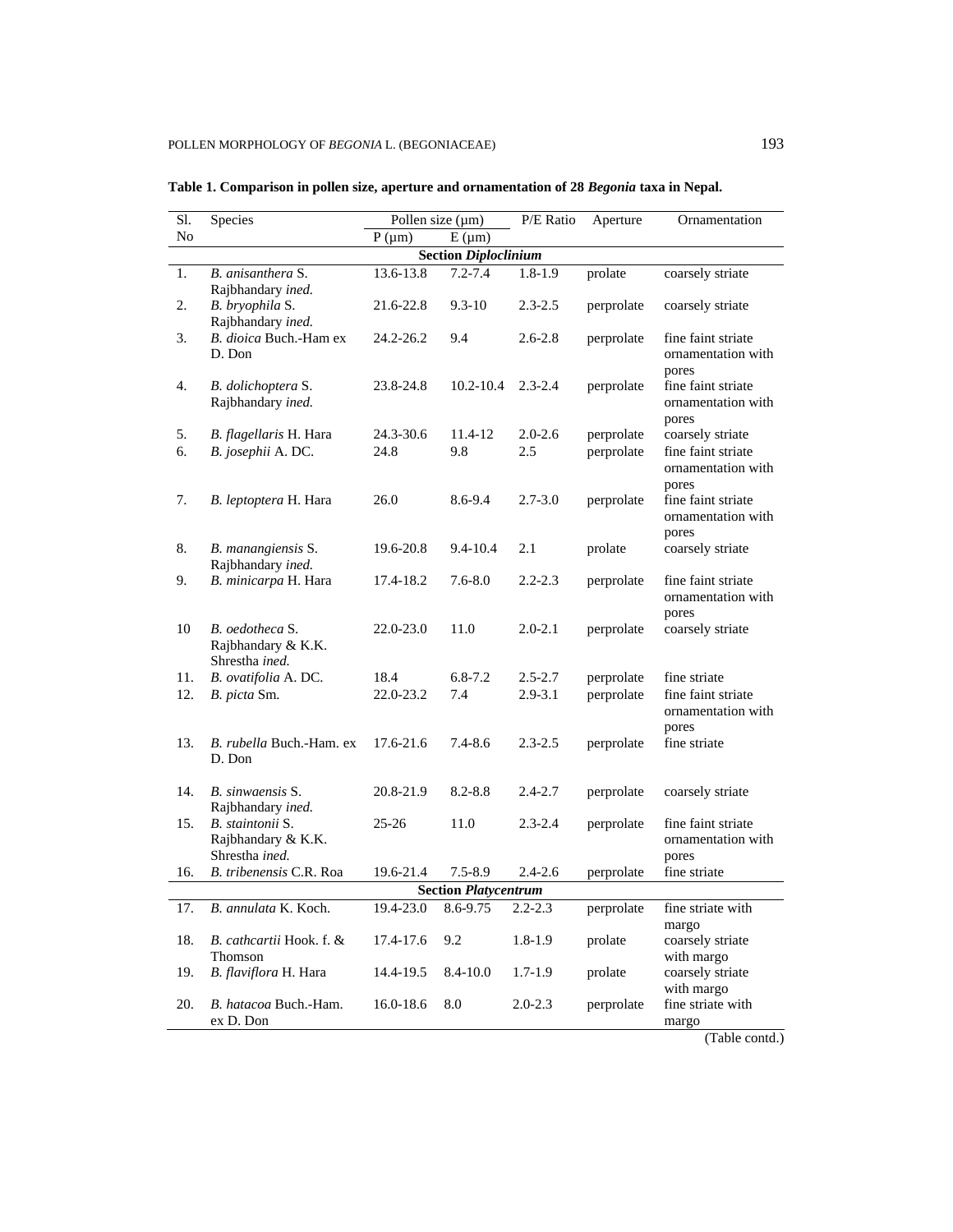# **Table 1 Contd.**

| S1                          | Species                                               | Pollen size $(\mu m)$ |              | P/E Ratio   | Aperture   | Ornamentation                  |  |  |  |  |  |
|-----------------------------|-------------------------------------------------------|-----------------------|--------------|-------------|------------|--------------------------------|--|--|--|--|--|
| No                          |                                                       | $P(\mu m)$            | $E(\mu m)$   |             |            |                                |  |  |  |  |  |
| <b>Section Platycentrum</b> |                                                       |                       |              |             |            |                                |  |  |  |  |  |
| 21.                         | B. megaptera A. DC.                                   | 23.0-23.4             | 8.4          | $2.7 - 2.8$ | perprolate | fine striate with<br>margo     |  |  |  |  |  |
| 22.                         | nuwakotensis<br>S.<br>$\overline{B}$ .<br>Rajbhandary | $22.0 - 22.5$         | $7.6 - 8.4$  | $2.7 - 2.8$ | perprolate | fine striate with<br>margo     |  |  |  |  |  |
| 23.                         | B. palmata D. Don                                     | $21.6 - 25.1$         | 8.4-8.9      | $2.6 - 2.8$ | perprolate | fine striate with<br>margo     |  |  |  |  |  |
| 24.                         | panchtharensis<br>S.<br>В.<br>Rajbhandary             | 16.8-21               | $8.0 - 10.0$ | 2.1         | perprolate | fine striate with<br>margo     |  |  |  |  |  |
| 25.                         | B. sikkimensis A. DC.                                 | 24.6-28.9             | $8.8 - 10$   | $2.6 - 2.8$ | perprolate | fine striate with<br>margo     |  |  |  |  |  |
| 26.                         | <i>B. taligera S. Rajbhandary</i>                     | 17.4-20               | 8.0          | $2.1 - 2.5$ | perprolate | coarsely striate<br>with margo |  |  |  |  |  |
| <b>Section Monopteron</b>   |                                                       |                       |              |             |            |                                |  |  |  |  |  |
| 27.                         | B. nepalensis (A. DC.)<br>Warb.                       | $19.6 - 20.0$         | $8.2 - 8.6$  | $2.3 - 2.4$ | perprolate | fine striate                   |  |  |  |  |  |
|                             | <b>Section Sphenanthera</b>                           |                       |              |             |            |                                |  |  |  |  |  |
| 28.                         | B. roxburghii (Miq.) A.<br>DC.                        | $11.2 - 12.8$         | $6.4 - 7.0$  | $1.7 - 1.8$ | prolate    | fine striate                   |  |  |  |  |  |



Fig. 1. General morphology of *Begonia* pollen equatorial view. 1a. Pollen without margo; 1b. Pollen with margo. P = Polar axia; E = equatorial diameter; 1 = striate ornamentation; 2 = margo; 3 = colpus membrane; 4 = endoaperture.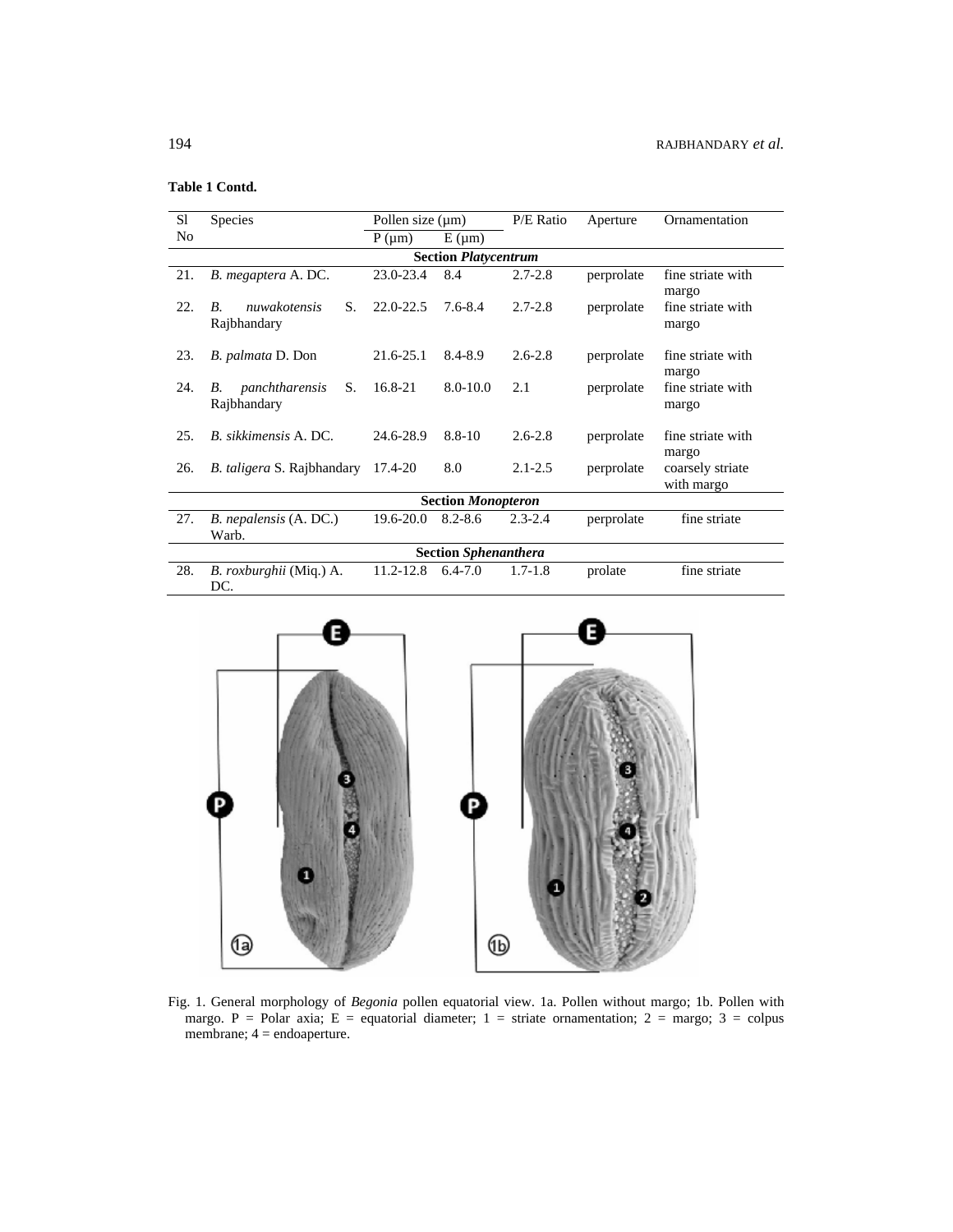

Fig. 2. Pollen with fine striate ornamentation with or without pores and absence of margo. A-B. *Begonia tribenensis* (Rajbhandary & Poudyal S1); C-D. *B. roxburghii* (Chand 5998); E-F. *B. nepalensis* (Stainton 8906); G-H. *B. rubella* (Rajbhandary *et al.* S34); I-J. *B. ovatifolia* (Williams & Stainton 8317).

in some species. A striking feature that was found in the pollen is the presence of a margo, which was very useful to separate *Begonia* sections *Platycentrum* from *Diploclinium*, *Sphenanthera* and *Monopteron*.

 Within *Begonia* sections *Diploclinium*, *Sphenanthera*, *Monopteron* and *Platycentrum* exine ornamentation varies among species and four types of ornamentation morphology have been identified: (a) pollen with fine striate ornamentation with or without pores and absence of margo (Fig. 2); (b) pollen with coarsely striate ornamentation with few scattered pores and absence of margo (Fig. 3); (c) pollen with faint fine striate ornamentation with pores and absence of margo (Fig. 4) and (d) pollen with striate ornamentation with or without pores and presence of margo (Fig. 5).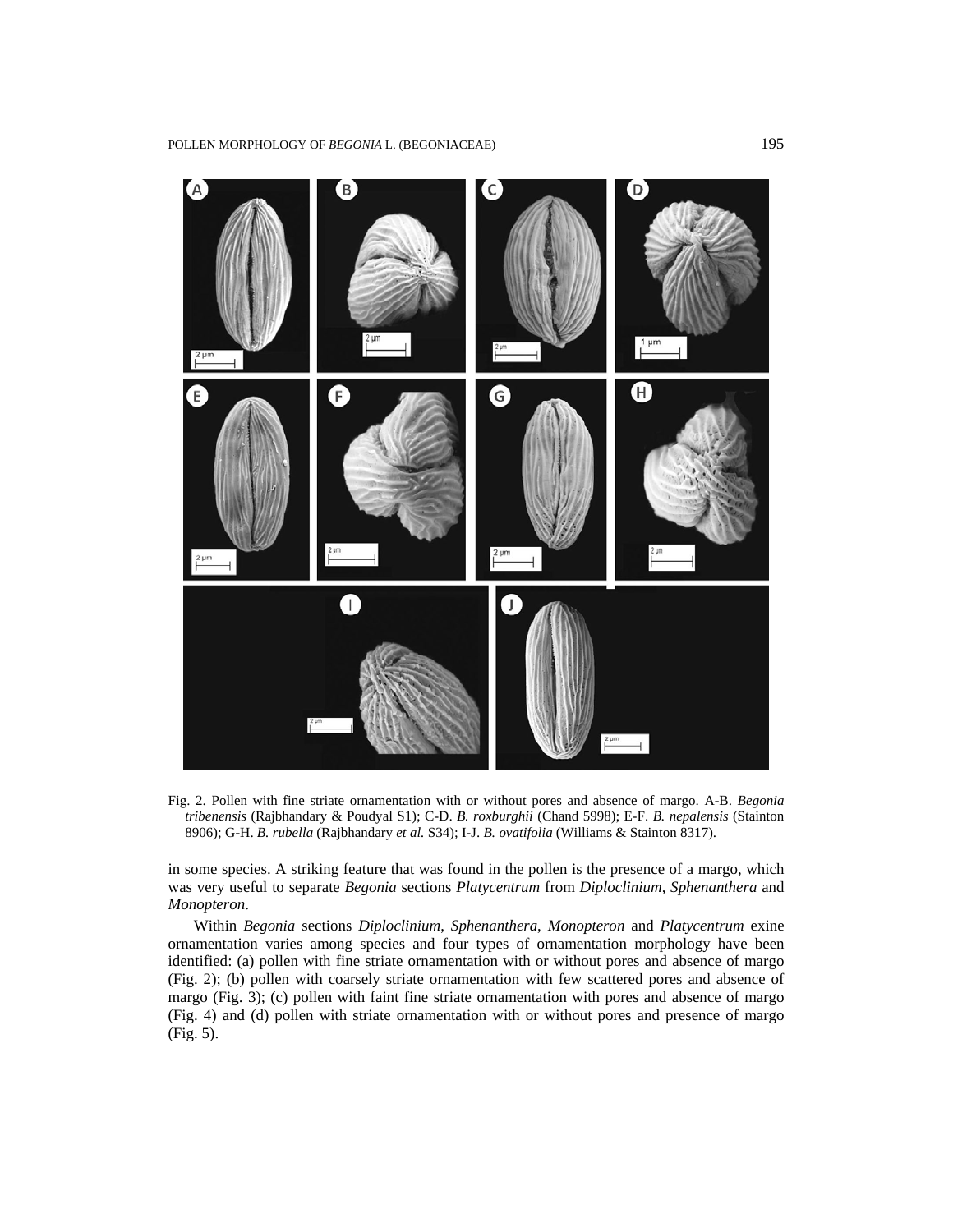

Fig. 3. Pollen with coarsely striate ornamentation with few scattered pores and absence of margo. A-B. *Begonia flagellaris* (Rajbhandary & Bista 10); C-D. *B. oedotheca ined.* (Stainton, Sykes & Williams 8419); E-F. *B. anisanthera ined.* (EMAK 6); G-H. *B. manangiensis ined.* (M. Mikage *et al.* 9470411); I-J. *B. sinwaensis ined.* (Rajbhandary & Bista S43); K-L. *B. bryophila ined.* (Rajbhandary & Bista S45).

 There is complete absence of pores and margo (Fig. 2) in *B. roxburghii* (section *Sphenanthera*) and *B. nepalensis* (section *Monopteron*). *B. tribenensis, B. rubella* and *B. ovatifolia* have more pores near the polar region and on the poles (Fig. 2). The pores in *B. dolichoptera ined.* (Fig. 4 A-B) and *B. josephii* (Fig. 4 C-D) of section *Diploclinium* and in *B. annulata* (Fig. 5 A-B) and in *B. megaptera* (Fig. 5 G-H) of section *Platycentrum* are larger in size and very distinct at the polar region.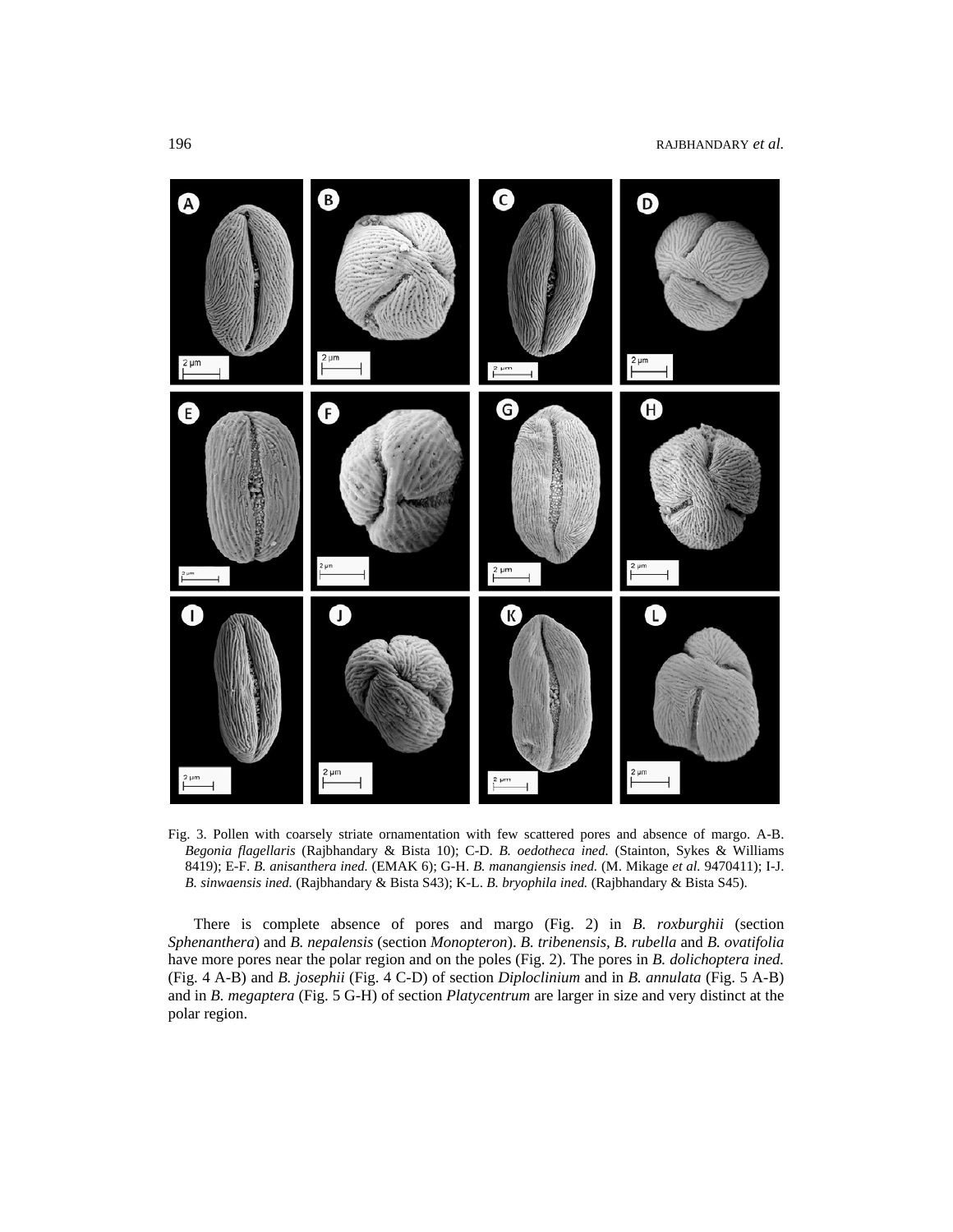

Fig. 4. Pollen with fine faint striate ornamentation with pores presented more towards the pole and absence of margo. A-B. *Begonia dolichoptera ined.* (KEKE 248); C-D. *B. josephii* (Rajbhandary & Bista S56); E-F. *B. picta* (Rajbhandary & Bista S02); G-H. *B. leptoptera* (Rajbhandary *et al.* S19).; I-J. *B. dioica*  (Rajbhandary & Bista S42); K-L. *B. staintonii ined.* (Stainton 1414); M-N. *B. minicarpa* (Williams & Stainton 8319).

 The pollen types sharing coarsely striate ornamentation differ in other characters such as size, shape and aperture (Fig. 3). In most of the species in this category, the ectoaperatures are very long with wide colpi and straight margin and closed by a granular colpus membrane which becomes coarser in the endo-apertural area (Fig. 3).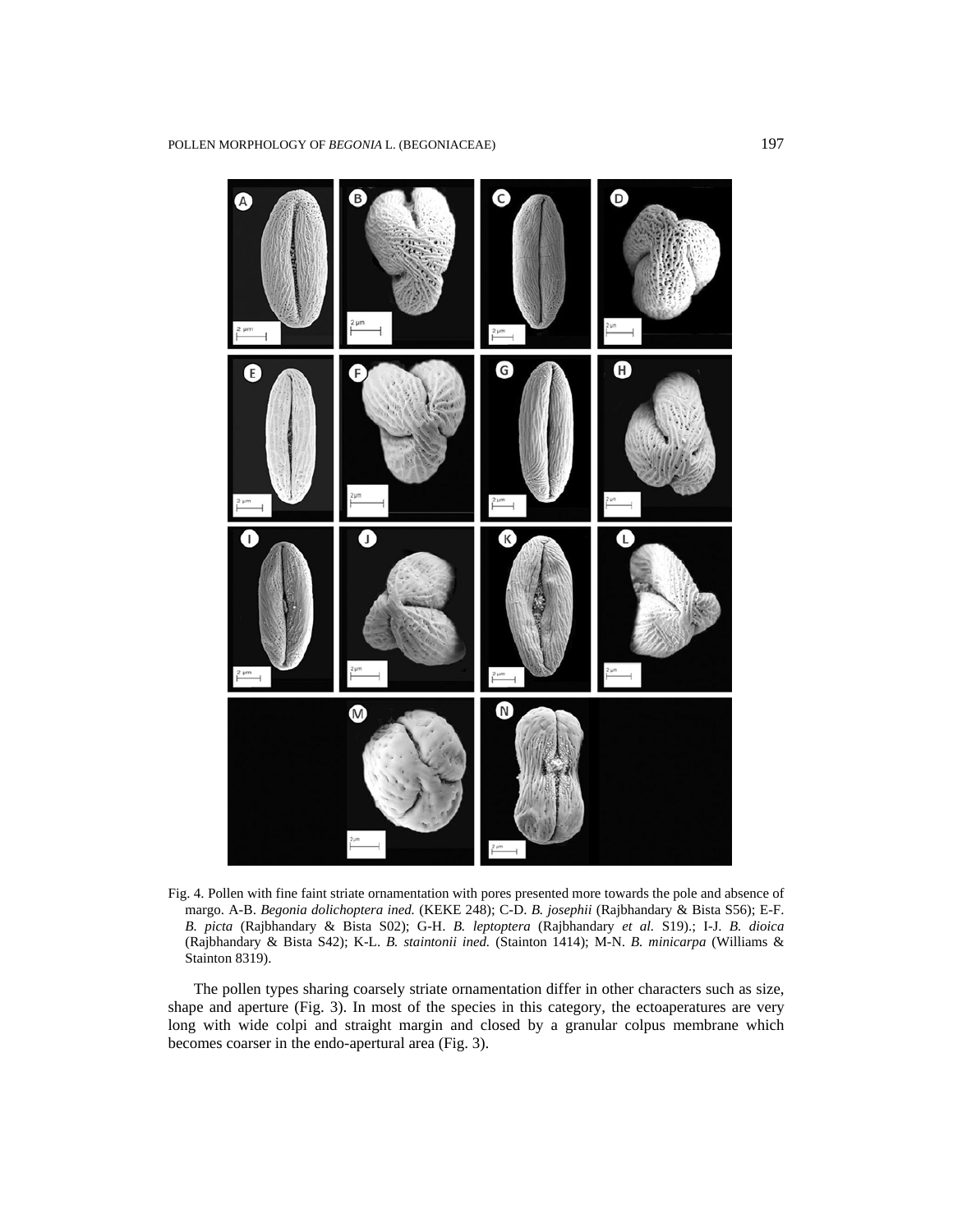

Fig. 5. Pollen in section *Platycentrum,* with striate ornamentation with or without pores and presence of margo. All pollens are photographes at same scale (2 µm but in different magnification). A-B. *Begonia annulata* (Shrestha S75); C-D. *B. flaviflora* (Adhikari *et al.* 146) ; E-F. *B. cathcartii* (Noshiro 9241006); G-H. *B. megaptera* (Kshretri 76); I.-J. *B. palmata* (Rajbhandary *et al.* S27); K-L. *B. nuwakotensis* (Rajbhandary *et al.* S31); M-N. *B. sikkimensis* (Rajbhandary *et al.* S14); O-P. *B. panchtharensis* (Rajbhandary S74); Q-R. *B. taligera* (Rajbhandary & Adhikari S52); S-T. *B. hatacoa* (Rajbhandary S4).

 The poles can be rounded, or somewhat pointed. The outline in polar view can be circular or rounded (*B. flagellaris, B. anisanthera ined.*, *B. flaviflora, B. manangiensis ined.* and *B. minicarpa*), but most of the *Begonia* species have a somewhat triangular profile with interaxillary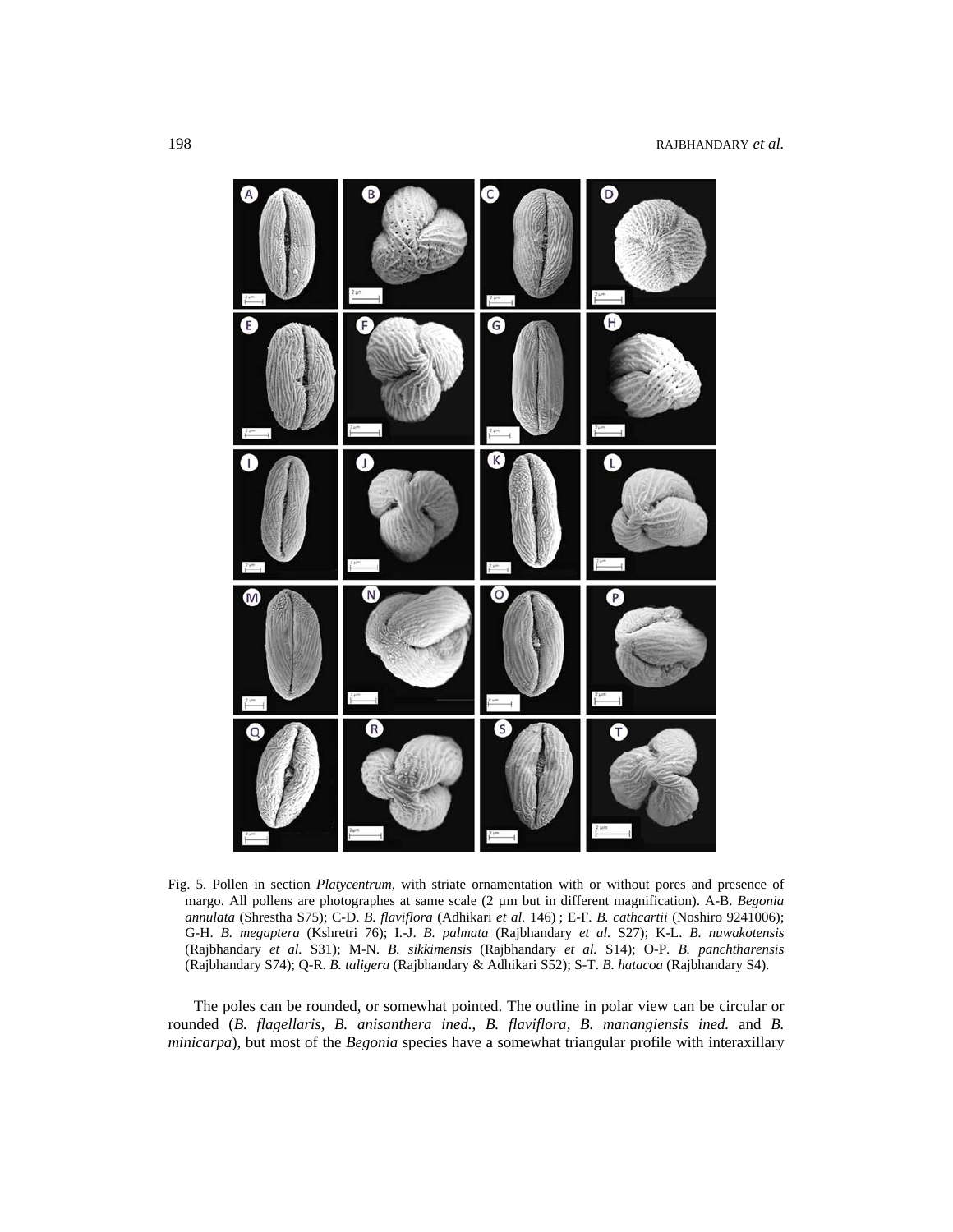apertures (Figs 2-5)*.* In all the taxa the ending of the colpi are acute and approach each other closely at the polar axis. Therefore, the invaginating colpi often gives a lobate impression in the polar view. Pollen with faint fine striate ornamentation shows large pores on the polar region, very clearly seen in *B. dolichoptera ined.* and *B. josephii* (Fig. 4). The pollen of *B. minicarpa* is totally different (Fig. 4 M-N), with smooth spherical polar region and scattered pores and very different in shape, which separates it from other species.

 Pollen grains in sections *Diploclinium, Sphenanthera* and *Monopteron* of *Begonia* lack margo, but margo is present in all the species in section *Platycentrum* (Fig. 5). From this it can be pointed out that the exine ornamentation is a more significant character than the apertures and shape of pollen to separate the sections of Nepalese *Begonia*.

 Based on the present study, it appears that there is considerable variation in pollen morphology, especially in the exine and its sculpturing as revealed under SEM, which is of systematic value in the delimitation of some species and also sectional delimitation. Presence of margo in the pollen ornamentation is a distinguishing character that separates *Begonia* section *Platycentrum* from all other sections of Nepalese *Begonia*, as it is completely lacking in other sections. The observations presented here on the utility of pollen characters in section delimitation match that found in studies of African *Begonia* (Van Den Berg, 1984). The characters agree well with those reported earlier for Begoniaceae (Erdtman, 1966; Van Den Berg, 1984; Ma and Li, 2006).

 Pollen morphology, especially the exine ornamentation, has supported placing seven undescribed species within *Begonia* section *Diploclinium*: *B. anisanthera ined.*, *B. bryophila ined. B. manangiensis ined.*, *B. oedotheca ined., B. sinwaensis ined.* (Fig. 3), *B*. *dolichoptera ined.* and *B. staintonii ined.* (Fig. 4) with absence of margo*.* This sectional placement is consistent with other macro-morphological characters of these species, especially those of the fruit and tepals.

#### **Acknowledgements**

 The authors thank the curators of E, K, KATH and TUCH for allowing access to herbarium materials. We sincerely thank the staff of the Royal Botanic Garden Edinburgh (RBGE) and Frieda Christie (RBGE) especially for SEM technical support. The M.L. MacIntyre *Begonia* Trust, The Sibbald Trust and Fergusson Bequest and their trustees are thanked for providing financial support for this work.

## **References**

- Bano, A., Ahmad, M., Khan, M.A., Zafar, M., Sultana, S. and Ullah, Z. 2012. Pollen morphology of four endemic species of *Pedicularis* L. from alpine zone of the Deosai Plateau, Himalayan range. Bangladesh J. Plant Taxon. **19**(1): 1-5.
- Doorenbos, J., Sosef, M.S.M. and de Wilde, J.J.F.E. 1998. The sections of *Begonia*, including descriptions, key and species lists (Studies in Begoniaceae VI). Wageningen Agricultural University Papers,Wageningen, The Netherlands.
- Erdtman, G. 1966. Pollen Morphology and Plant Taxonomy. Hafner Publishing Company, New York and London.
- Erkara, I.P., Ocak, A. and Pehlivan, S. 2008. Pollen Morphology of some Turkish Campanulaceae spp. and their taxonomic value. Bangladesh J. Bot. **37**(1): 33-42.
- Frodin, D.G. 2004. History and concepts of big plant genera. Taxon **53**: 753-776.
- Hara, H., Stearn, W.T. and Williams, L.H.J. 1978. An Enumeration of the Flowering Plants of Nepal. Vol. **I**. British (Natural History Museum), London. p. 154.
- Husseini, N.E. 2006. Pollen Morphology of Tiliaceae Juss. and Sterculiaceae Vent. and their relations to Malvaceae Juss. in Egypt. Int. J. Agri. Biol. **8**(6): 844-847.